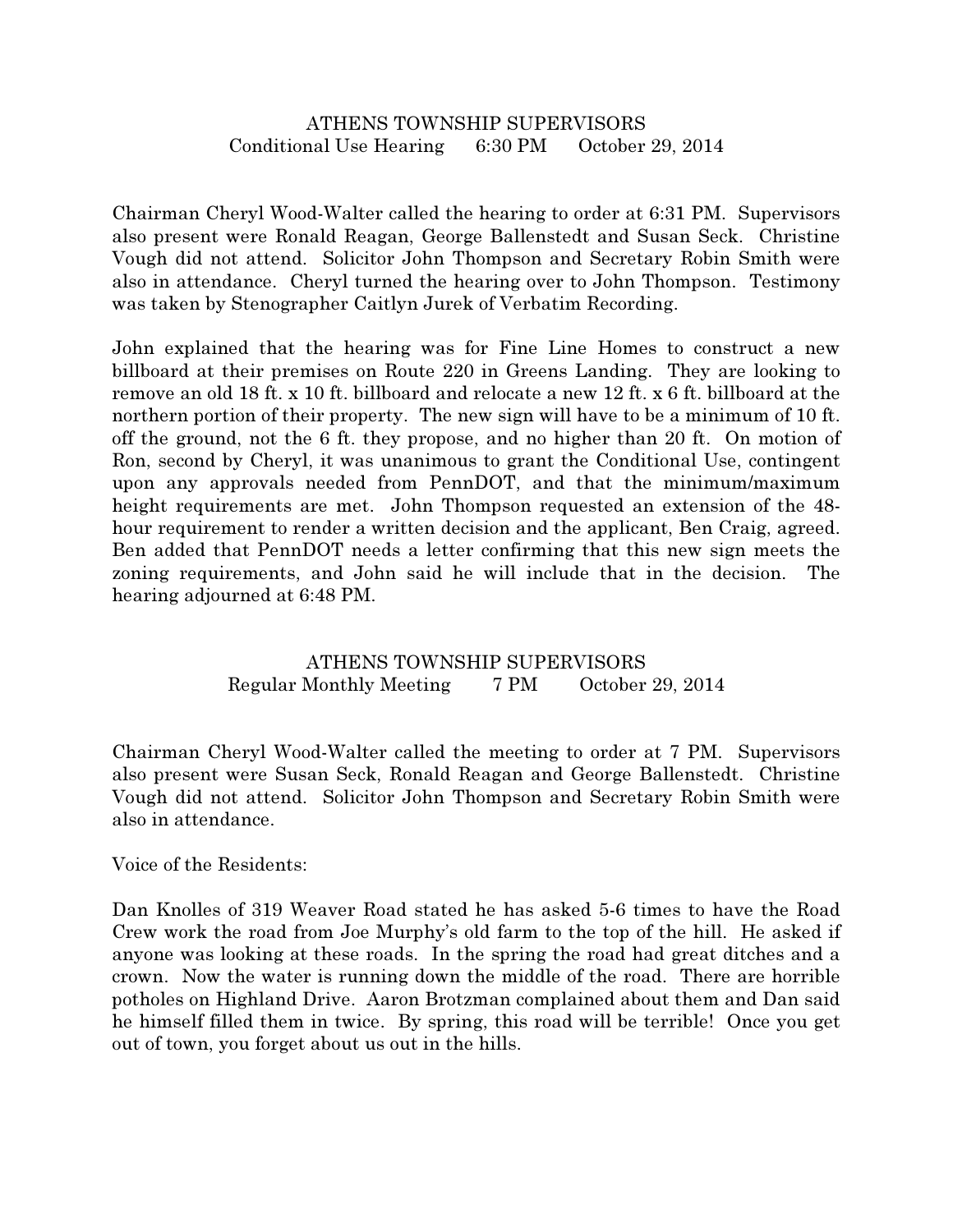Page Two Athens Township Supervisors October 29, 2014

Aaron Brotzman of Weaver Road asked for a reply to Dan's comments from the Board. Ralph Blowers of the Public Works department was present and said they have been working these roads every day – we have a lot of roads. Aaron said he was in 10 months ago and was told we would get right on it. How long has it been right now? He said he called Christine, who oversees Public Works, and she told him "Sue Ball and Ron Reagan run roads". Both Ron and Susan said they are not in charge of roads. Christine oversees roads. The Board told Aaron that we are short-handed out there. Aaron said if you got people off, you hire someone. Sue said we are trying to save what we have as far as keeping the road conditions from getting worse. Aaron told the Board they should be ashamed of Highland Drive.

Ralph Blowers started to speak again and Aaron told him to be quiet and just do what you're told. Dan Knolles also joined the conversation. Cheryl asked for order. Aaron said he wants a reply. Susan said she will make a call tomorrow and have someone take a look at the road. He said he wants an answer and she said she's telling him she will make a call tomorrow and have someone take a look at the road. Aaron said if you look back at the minutes, he was here 4 meetings in a row. That was 10 months ago. Not one thing has been done on this road. He said he is sick of paying taxes for nothing. Is there money to fix it? George said there is money to do it. George said we need to have the road crew go out and look at it. Aaron said he will call PennDOT if nothing is done and they'll take away the Liquid Fuels money. You can't ride that road at 15 mph. He got up to leave, and Susan thanked him for coming. She asked Aaron for his phone number to which he replied she should call 'Pete' (Dan Knolles) because he's home during the day. Dan gave his phone number and then also left the meeting.

Next was the Treasurer's report. Ruth gave everyone the list of paid and unpaid bills, and the cash balance reports. She also submitted payroll time sheets for review and approval, and gave one employee's time sheet to the Board for consideration in executive session. The Board had no questions for Ruth. The next budget workshop was set for November 10th at 6 PM. Robin will make sure she tells Christine and will also advertise the meeting.

Richard Bean reported for the Parks and Recreation Commission. They still have several grant applications outstanding, and hope to hear soon. The CFA Marcellus Legacy Fund Board meets November  $20<sup>th</sup>$ , and they should hear by December 1st whether they got the \$250,000 grant. They are also waiting for the paperwork on the \$100,000 grant from DCNR, and cannot start work until the paperwork is done. The banner is in place for the pond project. Secrist Lumber gave them a price of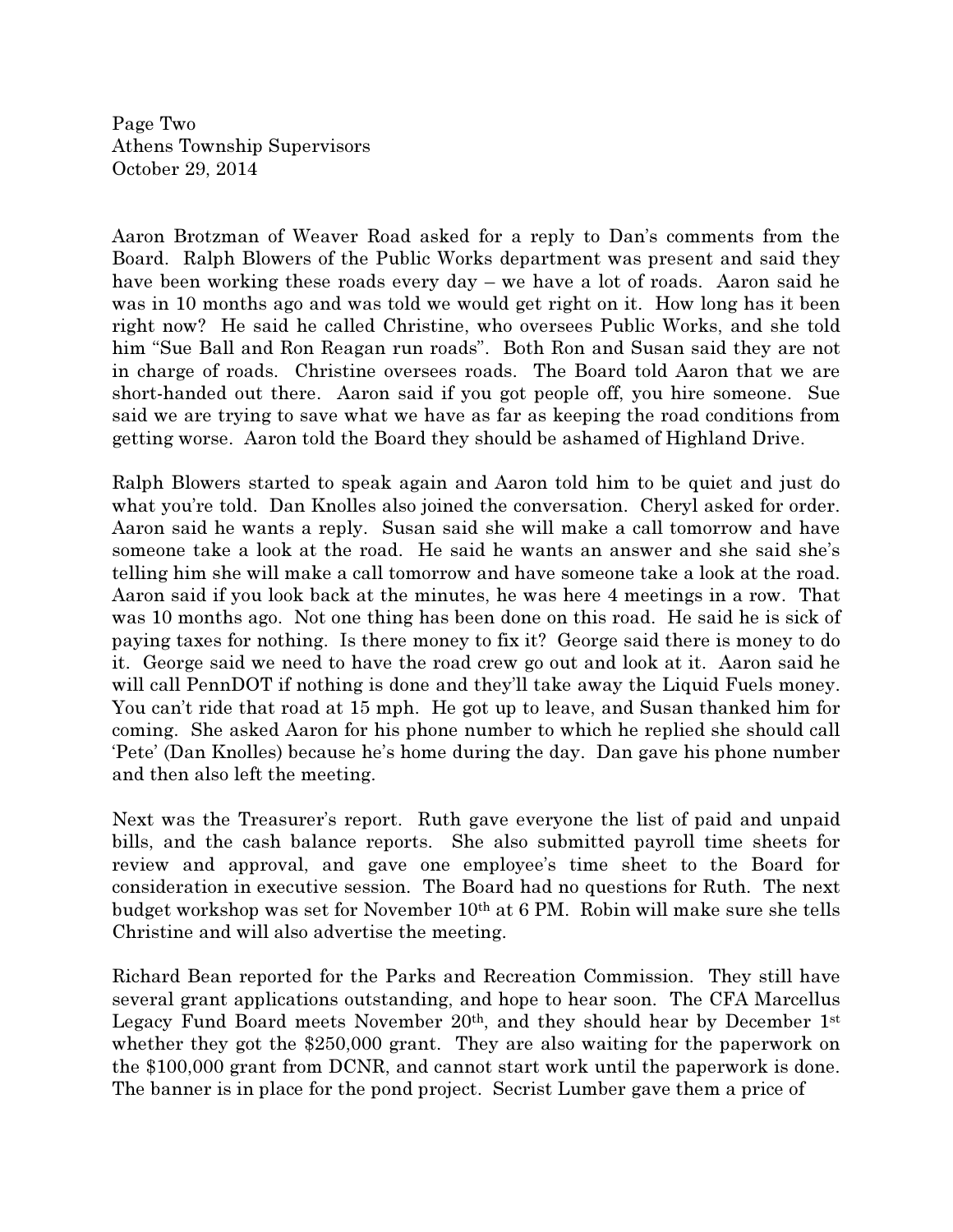Page Three Athens Township Supervisors October 29, 2014

\$1800 for the lumber to build the new picnic tables. They need a drawing for the tables. Right now they have a little over \$100,000 saved for the pond project. Ruth will set up a separate account for this. They have also received a donation of stone from Dalrymple (value \$5900). They will be changing the pavilion rental fee slightly. The park will close for the season Saturday, November  $22<sup>nd</sup>$ . Richard asked the press to remind people that the park will be closed for hunting season. If you are in the park during this time, you are required to wear blaze orange or you can be arrested.

No one was present from Athens Township Authority.

Robin had received a call from Joe Quatrini of Bradford County Conservation District concerning the Murphy Road DGRP project. We will not be able to complete the project this year, and will have to send a letter requesting an extension of the 2013 portion of the project and the 2014 portion of the project. Joe indicated that the DSA contractor may be willing to extend the contract until the spring. Robin doesn't have a performance bond yet, so that needs to be addressed as well. Robin had drafted the extension request letters and presented them to the Board. On motion of Ron, second by Susan, it was unanimous to have Cheryl sign both letters and to have Robin call Insinger Excavating to discuss an extension of the contract.

Robin had emailed the Board concerning a request for a street light at the intersection of W. Lockhart and Pennsylvania. No one had a chance to look at this, so they will try to look by our Nov. 10th meeting. The people told Robin it is hard to see where PA Avenue is in the dark, and that all the other street corners from Elmira Street to Pennsylvania Avenue have street lights.

The right hand turn signal at Lowe's was discussed. Cheryl said 99% of the people complain about the "No Turn On Red" (NTOR) designation. That was PennDOT's doing – for the pedestrian crosswalk. Super Walmart had a NTOR sign, but that was removed and was replaced with a red Yield sign that said Yield To Pedestrians In Crosswalk. We contacted PennDOT. PennDOT said that's OUR responsibility because it's a "maintenance" issue, and any change will require an engineering study in order to change what is there now. They will have to look at the whole corridor because it's a coordinated system. Cheryl thinks we need to contact Senator Yaw and Rep. Pickett, and specifically ask why the TOWNSHIP bears the cost of this study and why this is a "maintenance" issue. Ralph Blowers said he's sat at that signal sometimes where there is not a car in sight, but he can't turn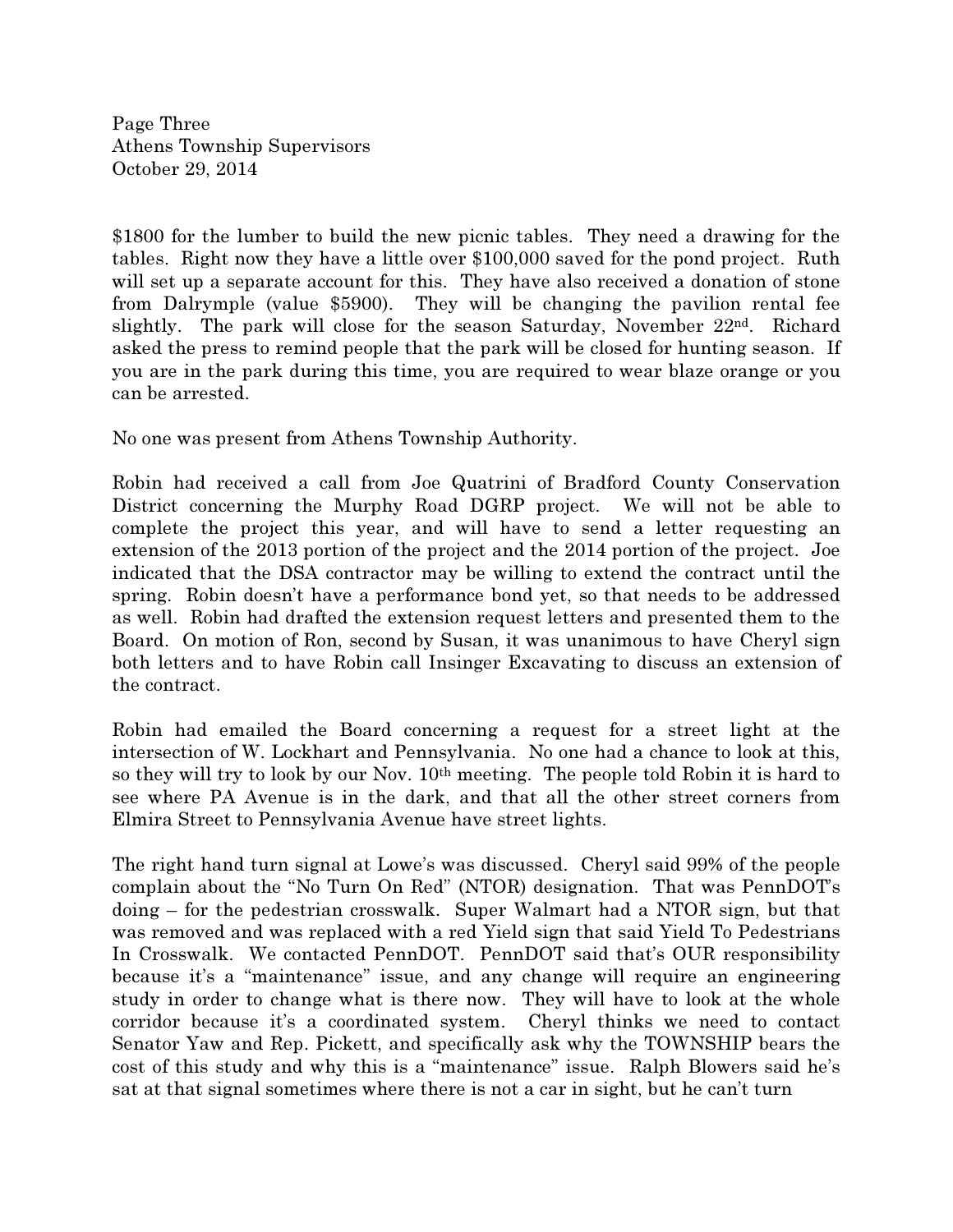Page Four Athens Township Supervisors October 29, 2014

right. There's more of a chance of an accident at Walmart and Kmart than there is at the Lowe's intersection. Robin said she does not understand why a traffic study is necessary, because we are NOT changing the timing! We're just asking people to be able to drive by the rules of the road and turn right on red when there is not a person in front of their car, or a car in the southbound lane. It's just simple driving rules – not a timing change. The Board asked Robin to talk to Matt Swartz again about this issue.

On motion of Ron, second by George, it was unanimous to approve the minutes of September 24th, October 1st and October 15, 2014 as written.

The Board signed the letter to the fire company that they had asked Robin to draft.

Robin received 2 ordinances from our pension actuary that will make a change to the definition of "spouse" in both pension plans. This is necessary because the old definition has been found to be unconstitutional. On motion of Susan, second by Cheryl, it was unanimous to have John Thompson advertise both ordinances for adoption at our November 19th meeting.

On motion of Ron, second by George, it was unanimous to ratify Ed's attendance on the floodplain management webinar on October 23rd for a cost of \$40.

On motion of George, second by Ron, it was unanimous to approve EFP Rotenberg to do the IDP grant audit at \$85/hour.

On motion of Cheryl, second by Susan, it was unanimous to approve the Veteran's exemption refund for William Rausch; have Robin contact Ginger for the amount; and have Ruth send the check.

Robin told the Board that the last payroll of December would require Ruth to work Christmas Day to do it on Thursday. Discussion was held. On motion of Ron, second by Cheryl, it was unanimous to have all employees get their time cards to Ruth on December 23rd and to have the checks to the employees on December 24th. Any discrepancy in actual time worked will be adjusted in the following pay period.

The Board set the date of December 24th for the Christmas luncheon at noon.

On motion of George, second by Ron, it was unanimous to accept the monthly reports as presented.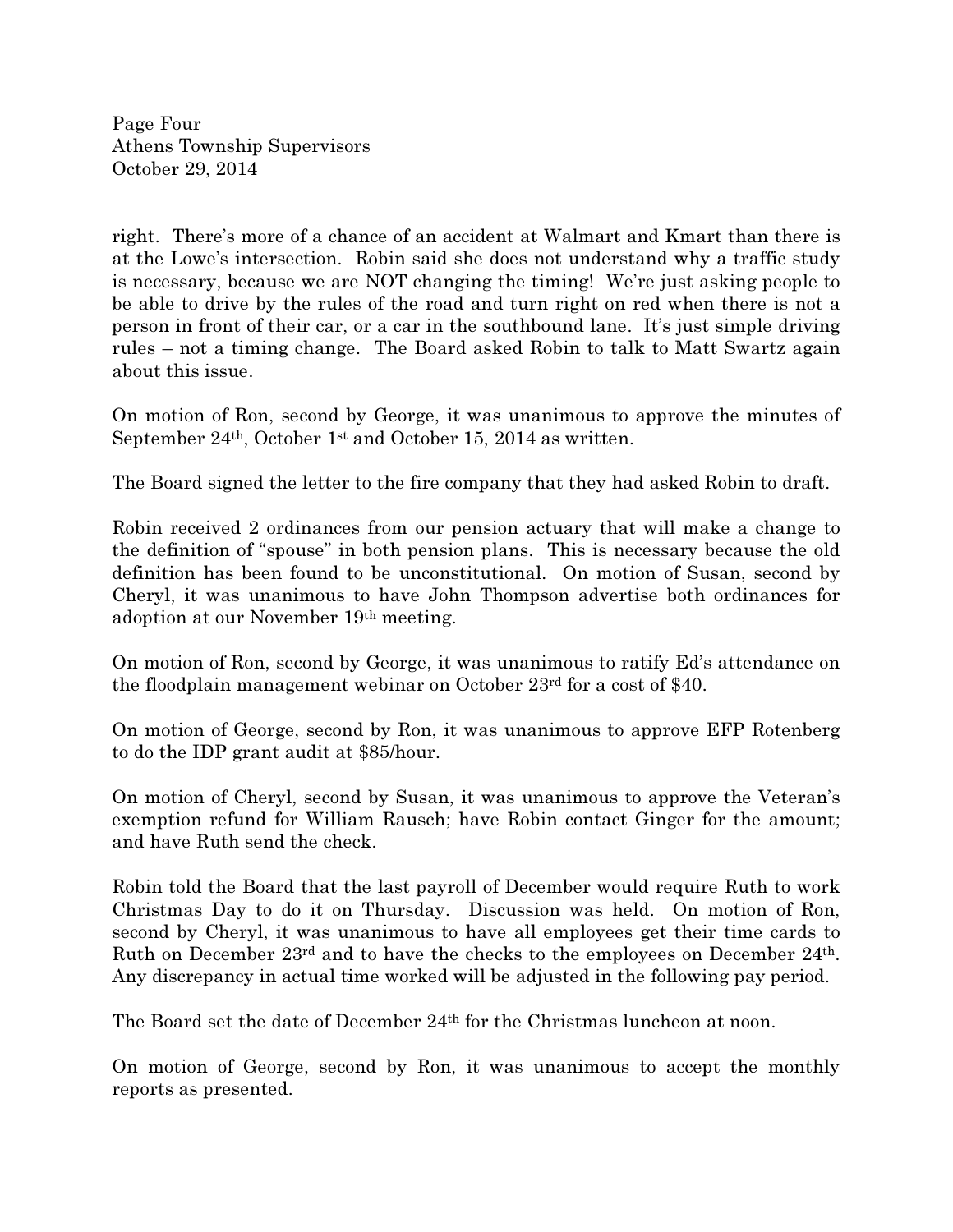Page Five Athens Township Supervisors October 29, 2014

On motion of Ron, second by George, it was unanimous to approve the payment of the monthly bills as presented, including the membership renewal for Manufacturer & Business Association. A complete list of revenues and expenditures is on file in the office of the Treasurer.

Correspondence/Information was as listed in the meeting agenda.

Robin presented a brochure for a PSATS class called "A New Look at Reviewing Subdivision and Development Plans". There is one session in Scranton on November 17th and one in Williamsport on November 18th. On motion of Ron, second by Cheryl, it was unanimous to send anyone from Planning Commission, Eddie, or anyone on our Board to go to this class if they wish to.

George presented 3 letters of commendation received by 4 of our police officers. The first letter was from Chief Reynolds commending Officers Shaw and Fedorchak on an assist to Sayre. The second was from Chief Hurley commending Officer VanFleet for becoming the new Taser Instructor and Certification Officer for the department. The third was from Chief Hurley commending Officer Thomas for becoming the new Pistol and Shotgun Range Coordinator and Certification Officer for our department.

Robin had received another request for a donation to the Bradford County Veteran's Memorial Park in Towanda. No action was taken at this time.

Chairman Wood-Walter took the Board into executive session at 8 PM for pending litigation and personnel issues. The Secretary was excused at this time and the remaining minutes were taken by George Ballenstedt. The regular meeting reconvened at 9:23 PM.

On motion of Ron, second by Susan, it was unanimous to have Cheryl re-sign the Walmart Storm Water Management Plan because the original can't be located.

On motion of George, second by Susan, it was unanimous to have John locate an appraiser for the Board of Viewers for the Rosh condemnation for Road C.

On motion of Cheryl, second by Ron, it was unanimous to allow the Athens Township Employees to take a vacation day for December 26th, and to close the office if the entire office staff takes vacation.